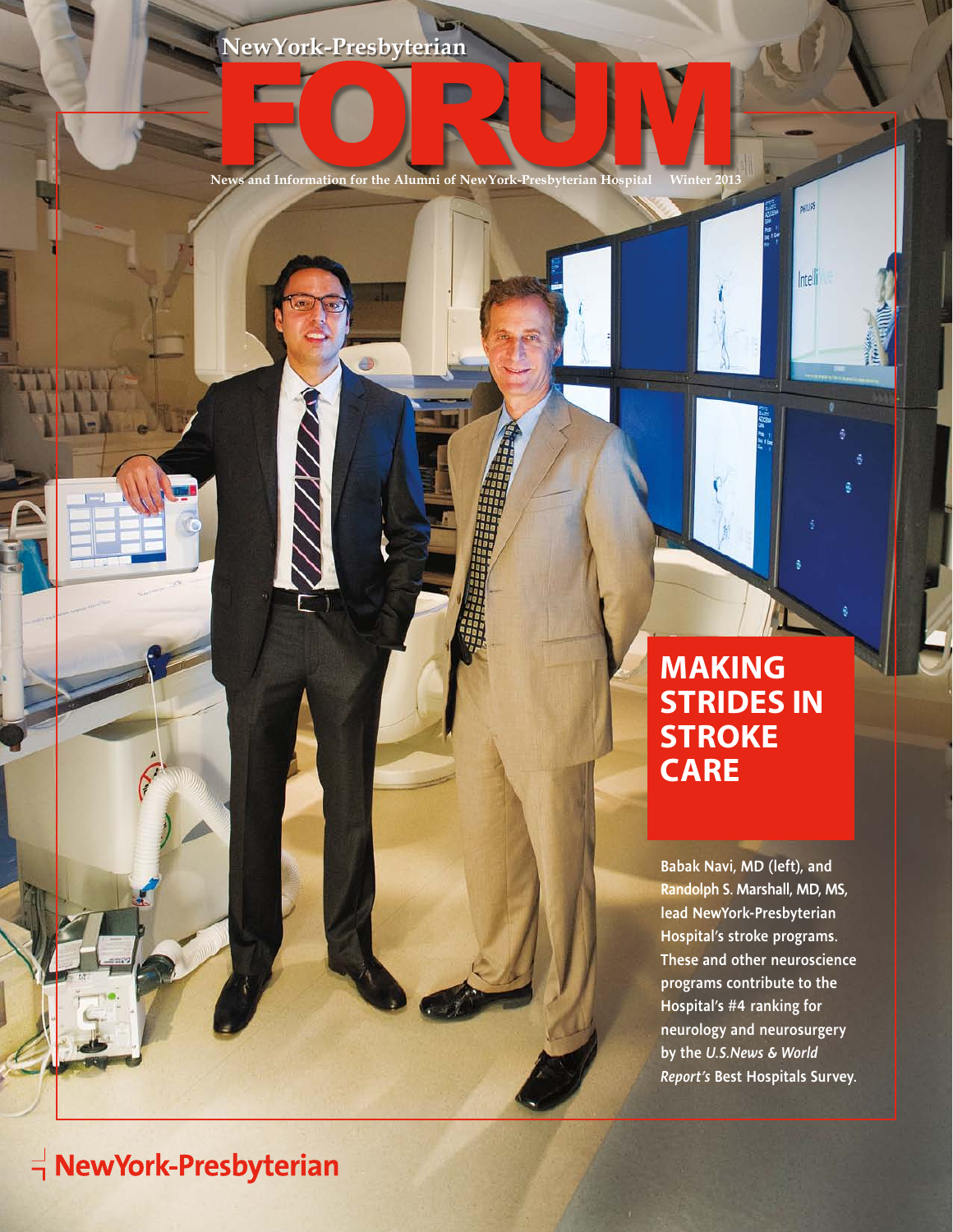# **Making Strides in stroke care**

Over the past few years, NewYork-Presbyterian Hospital has aligned its emergency, medical, interventional, and surgical expertise and capabilities to advance the diagnosis and treatment of stroke and prevent its potentially devastating consequences. The results of this concerted effort are multifaceted and nationally recognized stroke programs at each of the Hospital's campuses.

"One driver of our success in serving patients with stroke is our focus on better organization and cooperation between the Hospital's stroke teams and the Emergency Departments," says **Randolph S. Marshall, MD, MS,** Division Chief, Stroke, NewYork-Presbyterian/Columbia. "We work together to develop protocols that are applied at each of the Hospital's campuses and change the culture to make the awareness of stroke more akin to what we've done with cardiac arrest, acute MIs, and coronary artery disease."

The outcomes speak for themselves. The Hospital has seen dramatic changes on several fronts: a sharp increase in total patient volume both through the EDs and via patient transfers; the growing number of patients who come in for acute treatment with intravenous tissue plasminogen activator (tPA); advanced care with interventional approaches; greater prominence of the Hospital's neuroscience investigators who are leading or participating in multicenter, national clinical stroke trials; and collaboration with the New York State Department of Health and The Joint Commission to establish criteria for hospitals to achieve State designation as a Stroke Center.

"NewYork-Presbyterian/Columbia and NewYork-Presbyterian/Weill Cornell are among the earliest programs to be designated through the State as primary stroke centers," says **Babak Navi, MD,**



*Through the Hospital's comprehensive* 

*vascular resources, including interventional neuroradiology suites, Drs. Randolph Marshall and Babak Navi are able to offer patients the most advanced treatment available to prevent or treat stroke.*

Director of the Stroke Center at NewYork-Presbyterian/Weill Cornell. "Our programs operate as comprehensive stroke centers, calling on close collaborations with our colleagues in emergency medicine, neurosurgery, neuroradiology, neurointerventional radiology, and rehabilitation medicine. In addition, we provide 24-hour neuroimaging capabilities and neurosurgical in-house care for neurosurgical emergencies."

At the core of NewYork-Presbyterian Hospital's stroke programs are research endeavors that inform advances in the prevention, diagnosis, and treatment of stroke. These include:

**Cancer and Stroke.** Ischemic and hemorrhagic stroke are common neurological emergencies in patients with cancer typically occurring late in the disease course. Patients with cancer can develop strokes from the cancer itself, from its treatment, or from the complications of having cancer. "The mechanisms of stroke in cancer patients are unique and very different from the mechanisms of stroke in the general population," says Dr. Navi, who has developed a specific niche in the study of stroke in this population. "Therefore it is unclear if the typical medicines that we use to prevent recurrent strokes in the general population can also be used effectively in patients with cancer. Based on earlier data, we know that patients with solid tumors often develop marantic endocarditis from cancer-related hypercoagulability, and these lesions often embolize to the brain causing stroke. We also know that patients with hematological cancers develop strokes for different reasons – increased blood viscosity or disseminated intravascular coagulation." Working in collaboration with neurooncologist **Lisa M. DeAngelis, MD,**  Chair, Department of Neurology at Memorial Sloan-Kettering Cancer Center, Dr. Navi is pursuing a large retrospective analysis of ischemic stroke in patients with solid and hematological malignancies. The goal is to find ways of better characterizing the mechanisms that lead to stroke, determine rates of recurrent arterial thromboembolic events, and identify potential risk factors and optimal treatment strategies.

#### **Dizziness as a Predictor of Stroke.**

Dr. Navi and **Hooman Kamel, MD,** a specialist in neuro critical care at NewYork-Presbyterian/Weill Cornell,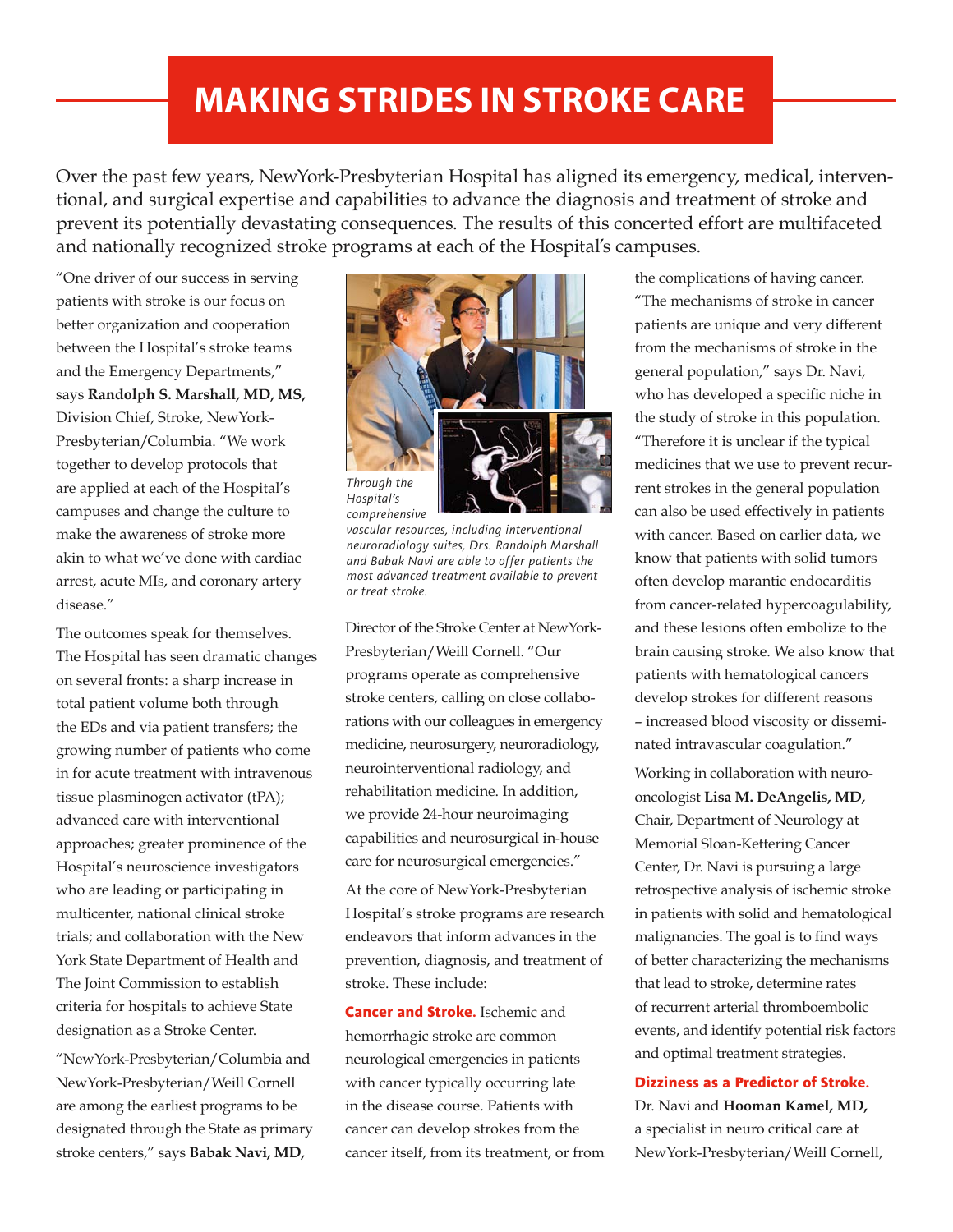are interested in the cerebrovascular causes of dizziness and its presence as a harbinger of stroke. Using the ABCD2 score, which predicts the risk of stroke after transient ischemic attack, Drs. Navi and Kamel evaluated whether an adaptation of this score could also identify cerebrovascular events in emergency department patients with dizziness. They found among 907 patients presenting with dizziness as the primary complaint that those with low scores had only a one percent chance of having a cerebrovascular cause of dizziness. "If validated in other studies, we believe this tool may be incredibly helpful in ruling out serious causes of dizziness," notes Dr. Navi.

**Brain Recovery.** In the Cerebral Localization Laboratory of the Neurological Institute at NewYork-Presbyterian/ Columbia, established by Dr. Marshall and **Ronald M. Lazar, PhD,** neuropsychologist, Division of Stroke, investigations are underway on brain plasticity and the ability of the brain to compensate for injury. Dr. Marshall's research has focused on stroke recovery using advanced functional imaging, including MRI, and clinical database investigations of the way the brain reorganizes and recovers after stroke.

#### **Vascular Cognitive Impairment.**

Drs. Marshall and Lazar were recently awarded an NIH grant to examine the physiology of blood flow in the brain and identify how this influences cognitive decline. "The brain is one of the few organs in the body that regulates its own blood flow," explains Dr. Marshall. "Brain function depends on its ability to regulate blood flow, and there seems to be a very intriguing correlation between blood flow and cognitive decline. This has major implications for treatment as it may pinpoint a reversible cause for problems with cognition."

**Clinical Trials.** NewYork-Presbyterian Hospital is a hub for the multicenter Neurological Emergencies Treatment Trial (NETT) network created by the NIH to conduct large multicenter trials related to injuries and illnesses affecting the brain, spinal cord, and peripheral nervous system. **Stephan A. Mayer, MD,** Division Head of Critical Care Neurology at NewYork-Presbyterian/ Columbia, serves as principal investigator for the NewYork-Presbyterian hub. Faculty at both Columbia and Weill Cornell are currently involved in the following NETT projects:

- Albumin in Acute Stroke (ALIAS) Part 2 Trial – to determine whether human albumin administered intravenously within five hours of ischemic stroke onset serves as a neuroprotective agent and results in improved clinical outcome
- Platelet-Oriented Inhibition in New TIA and Minor Ischemic Stroke (POINT) – to evaluate two antiplatelet agents for treating patients with mild stroke or TIA
- Stroke Hyperglycemia Insulin Network Effort Trial (SHINE) – to investigate two methods of managing blood glucose in patients with diabetes who have stroke

In addition, as one of eight members of the national Specialized Programs of Translational Research in Acute Stroke (SPOTRIAS) Network funded by the National Institute of Neurological Disorders and Stroke, NewYork-Presbyterian, under the leadership of **Mitchell S.V. Elkind, MD, MS, MPhil,** Associate Chair for Clinical Research and Training in the Division of Stroke at NewYork-Presbyterian/Columbia, is currently involved in a study looking at the neuroprotection benefit of highdose statin therapy for acute recovery from stroke.

### **Matthew E. Fink, MD, Appointed Chairman of Neurology at Weill Cornell**



**Matthew E. Fink, MD, FAAN, FAHA,**  Professor of Clinical Neurology and Chief of the Division of Stroke and Critical Care Neurology at NewYork-Presbyterian/Weill Cornell, has been appointed Chairman of the Department of Neurology. Formerly known as the Department of Neuroscience and Neurology, the Department was recently restructured with the creation of the Brain and Mind Research Institute. "Age-related diseases of the brain, spine, nerves, and muscles are becoming epidemic worldwide health challenges and a major cause for loss of life and overall quality of life," says Dr. Fink, who served as interim chair for four years. Prior to joining the faculty of Weill Cornell, Dr. Fink served as President and CEO of Beth Israel Medical Center in New York, as well as Chairman of the Barbara and Alan Mirken Department of Neurology, Director of the Comprehensive Stroke Center, and Co-Director of the Hyman-Newman Institute for Neurology and Neurosurgery. Dr. Fink was a founding member and Chairman of the Critical Care Section of the American Academy of Neurology, and the Research Section for Neurocritical Care of the World Federation of Neurology. He recently served as President of the New York State Neurological Society, and was elected to fellowship in the American Academy of Neurology and the American Heart Association.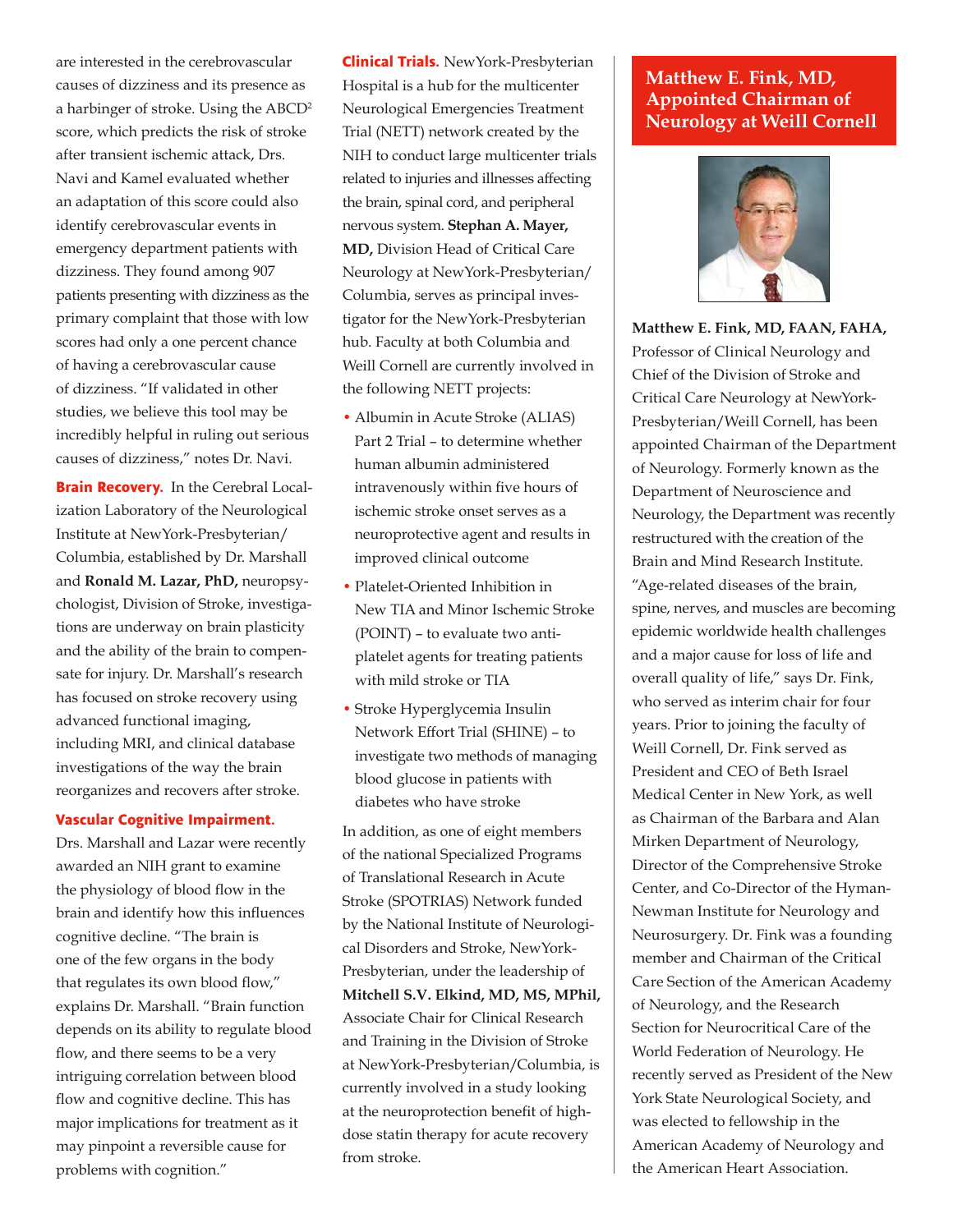# **New Clinical Leadership**

#### **Pasquale Casale, MD**



One of the foremost authorities on pediatric minimally invasive surgeries, Dr. Pasquale Casale has been appointed Chief of Pediatric Urology at NewYork-Presbyterian/Morgan Stanley Children's Hospital and Professor of Urology at Columbia University College of

Physicians and Surgeons. Dr. Casale specializes in pediatric genitourinary reconstructive surgery and minimally invasive surgery, with an emphasis on laparoscopy, robotic surgery, and stone disease. He has developed a number of minimally invasive techniques for pediatric patients, including robotassisted and endoscopic procedures. Previously, Dr. Casale was the Director of Minimally Invasive Surgery and Robotic Surgery, as well as Co-Director of the Surgical Simulation and Training Lab at the Children's Hospital of Philadelphia.

#### **David H. Chong, MD**



Dr. David H. Chong has been appointed Medical Director, Critical Care Services, at NewYork-Presbyterian/Columbia. In this role, Dr. Chong will work with the Intensive Care Unit Medical Directors and other institutional leaders to coordinate and facilitate issues of patient

care, quality, and effectiveness in the critical care setting. Dr. Chong previously served as Medical Director of Columbia's Medical Intensive Care Unit and Director of Medical Critical Care. Prior to joining NewYork-Presbyterian, he was Director of the Critical Care Program at NYU-Bellevue Hospital Center. Dr. Chong co-chairs the New York metro area's STOP Sepsis Collaborative and the Regional Greater New York Hospital Association Critical Care Leadership Network.

#### **George A. (Jack) Cioffi, MD**



Dr. Jack Cioffi has been appointed Ophthalmologist-in-Chief at NewYork-Presbyterian/Columbia and the Edward S. Harkness Professor of Ophthalmology and Chairman of the Department of Ophthalmology at Columbia University College of Physicians and Surgeons. An

internationally recognized glaucoma researcher and clinician, Dr. Cioffi leads a team of physicians and scientists at the Edward Harkness Eye Institute dedicated to understanding, preventing, and treating vision disorders. He previously served as Chief Medical Officer and Senior Vice President at Legacy Health, R.G. Chenoweth Endowed Chair of

Ophthalmology at Devers Eye Institute, and Professor of Ophthalmology at Oregon Health & Science University. Dr. Cioffi's research focuses on how circulatory changes in the optic nerve may lead to glaucoma and on best practices in glaucoma surgery. He has been continuously funded for 18 years by the NIH. Dr. Cioffi is Editor-in-Chief of the *Journal of Glaucoma* and Chairman of the Scientific Advisory Committee for the Glaucoma Research Foundation.

#### **Fangming Lin, MD, PhD**



Dr. Fangming Lin has been appointed Chief of the Division of Pediatric Nephrology at NewYork-Presbyterian/ Morgan Stanley Children's Hospital, and Associate Professor of Pediatrics, Pathology and Cell Biology at Columbia University College of Physicians and

Surgeons. Previously, Dr. Lin was an Associate Professor of Pediatrics at the University of Texas Southwestern Medical Center at Dallas and a pediatric nephrologist at Children's Medical Center of Dallas. She also serves as a guest professor at Fujian Medical College in China; as a fellow of the American Society of Nephrology; and as a member of the Society for Pediatric Research. Dr. Lin is a leading authority in the emerging field of renal regeneration — using stem cell-based therapy to treat acute kidney injury — and is conducting NIH-funded studies using animal models in this area. She is also interested in the issue of pediatric hypertension as it relates to preventing kidney damage and other health issues.

#### **Catherine Lord, PhD**



Dr. Catherine Lord, a leading authority in autism, has been named Director of the Center for Autism and the Developing Brain of Weill Cornell Medical College and NewYork-Presbyterian Hospital. Dr. Lord, who previously served as Director of the

Autism and Communication Disorders Center at the University of Michigan, is a licensed clinical psychologist with specialties in diagnosis, social and communication development, and intervention in autism spectrum disorders. At the forefront of research to find ways to better treat autism spectrum disorders, Dr. Lord continues her research in validity and longitudinal studies, early diagnosis of children with autism, and regression in children with autism and clinical evaluations and diagnoses of children and adults who may have autism.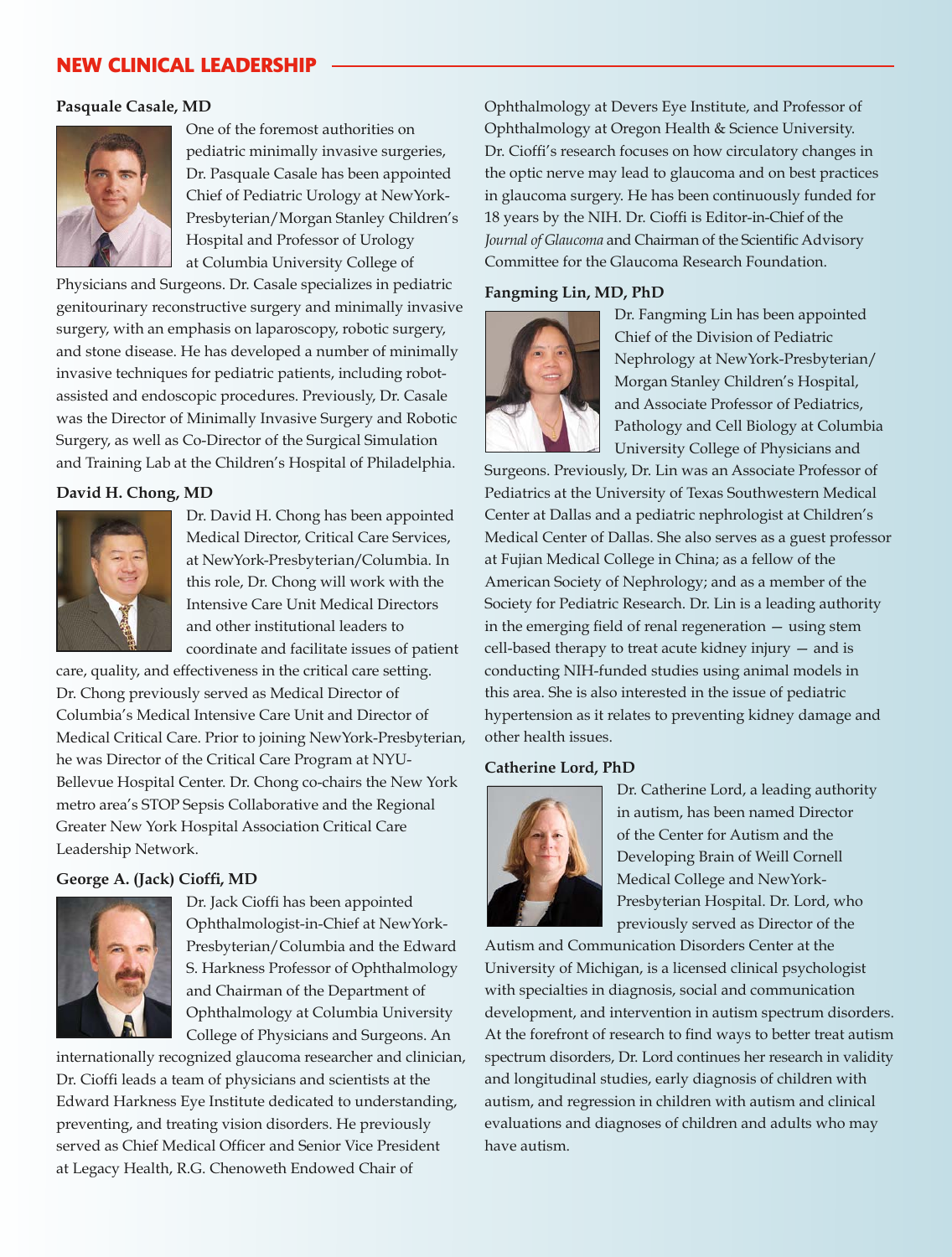# **News and Notes**

#### **1960s**

**Leslie H. Sobin, MD 1965** *Residency, Pathology, Columbia-Presbyterian Medical Center* "After closure of the Armed Forces Institute of Pathology, where I was for over 25 years, I am now at the National Institutes of Health as Director of Pathology for the Cancer Human BioBank. I also spend a day each week as a gastrointestinal pathology consultant at the Inova Fairfax Hospital in Virginia."

#### **1970s**

**Kenneth L. Edelson, MD 1978** *Residency, Dermatology, New York Hospital-Cornell Medical Center* "I was promoted to Associate Clinical Professor of Dermatology at the Mount Sinai School of Medicine, The Mount Sinai Hospital. In addition, I was awarded the Teacher of the Year Award by the Department of Dermatology, Mount Sinai School of Medicine in December 2011, and the Mentor of the Year Award by the Department of Dermatology in June 2012. In addition, I am still continuing my second career as a Woody Allen regular actor in his films."

#### **1980s**

#### **Howard J. Birenbaum, MD 1983** *Residency ('81), Fellowship*



*('83) Neonatology, New York Hospital-Cornell Medical Center* "At the present time I direct a NICU at Greater Baltimore Medical Center in Baltimore. My wife Debra and I have three children (Rob, Lauren, Daniel), all married, and four wonderful grandchildren! I look forward to hearing

from those who were residents/fellows at the time I was at Cornell."

**Timothy B. Sullivan, MD 1985** *Residency, Psychiatry, New York Hospital-Cornell Medical Center* "I am currently Vice Chair of Psychiatry at Staten Island University Hospital, which is part of the North Shore-LIJ Health System, and also maintain a part-time private practice in Manhattan and Westchester. In my current position, which I assumed in March 2011, I am responsible for quality initiatives, as well

as a variety of training initiatives, including our current application for a residency training program at the Hospital. I am also involved in our efforts to initiate research activity and other academic efforts at SIUH."

#### **A. Dean Jabs, MD, PhD, FACS 1989** *Residency, Plastic*



*Surgery, Columbia-Presbyterian Medical Center* Dr. Jabs was recently appointed Chairman of the Department of Plastic Surgery at Suburban Hospital, a member of the Johns Hopkins Network, in Bethesda, MD, with 53 plastic surgeons on staff. He is Past President of the National Capital Society of Plastic Surgeons

and has been selected by *Northern Virginia* and *Bethesda Magazines* as a Top Doctor. He has been cited by the Children of Chernobyl Committee of Christ Church for his work on behalf of the Children of Belarus. He and his wife Becky have adopted a little girl who they are raising with their other two children. He is in a private practice, Cosmetic Surgery Associates, in Bethesda.

#### **1990s**

**Peter J. Piliero, MD 1992** *Residency, Internal Medicine, Columbia-Presbyterian Medical Center* Dr. Piliero has been promoted to Vice President of the General Medicine and Scientific Affairs Department within Clinical Development and Medical Affairs at Boehringer Ingelheim Pharmaceuticals, Inc. in Ridgefield, CT. He joined Boehringer Ingelheim in 2004 after 11 years at Albany Medical College, where he was an Associate Professor of Medicine and Director of the Clinical Pharmacology Study Unit. Dr. Piliero and his wife Theresa, a graduate of the Columbia University Nurse Practitioner program, have two children, Nicholas, a freshman at Hofstra University, and Gabrielle, a sophomore at Cheshire Academy.

**Shahla Siddiqui, MD 1992** *Fellowship, Critical Care Anesthesia, NewYork-Presbyterian Hospital/Columbia University Medical Center* Dr. Siddiqui is currently practicing in Singapore.

#### **NewYork-Presbyterian/Columbia Society of the Alumni**



On Tuesday, May 8, 2012, the NewYork-Presbyterian/ Columbia Society of the Alumni hosted the 3rd Annual Reception for Graduating Residents and Fellows. Over 50 guests, including Hospital leadership, department chairs, and Society of the Alumni members, had an opportunity to interact with the graduating residents and fellows.

#### **For Information on the Society of the Alumni**

The Society of the Alumni provides many opportunities to stay connected to friends, mentors, and current and former colleagues. To learn more about the Society and its activities, please contact the Society of the Alumni at alumnisociety@ nyp.org or (212) 342-0954.